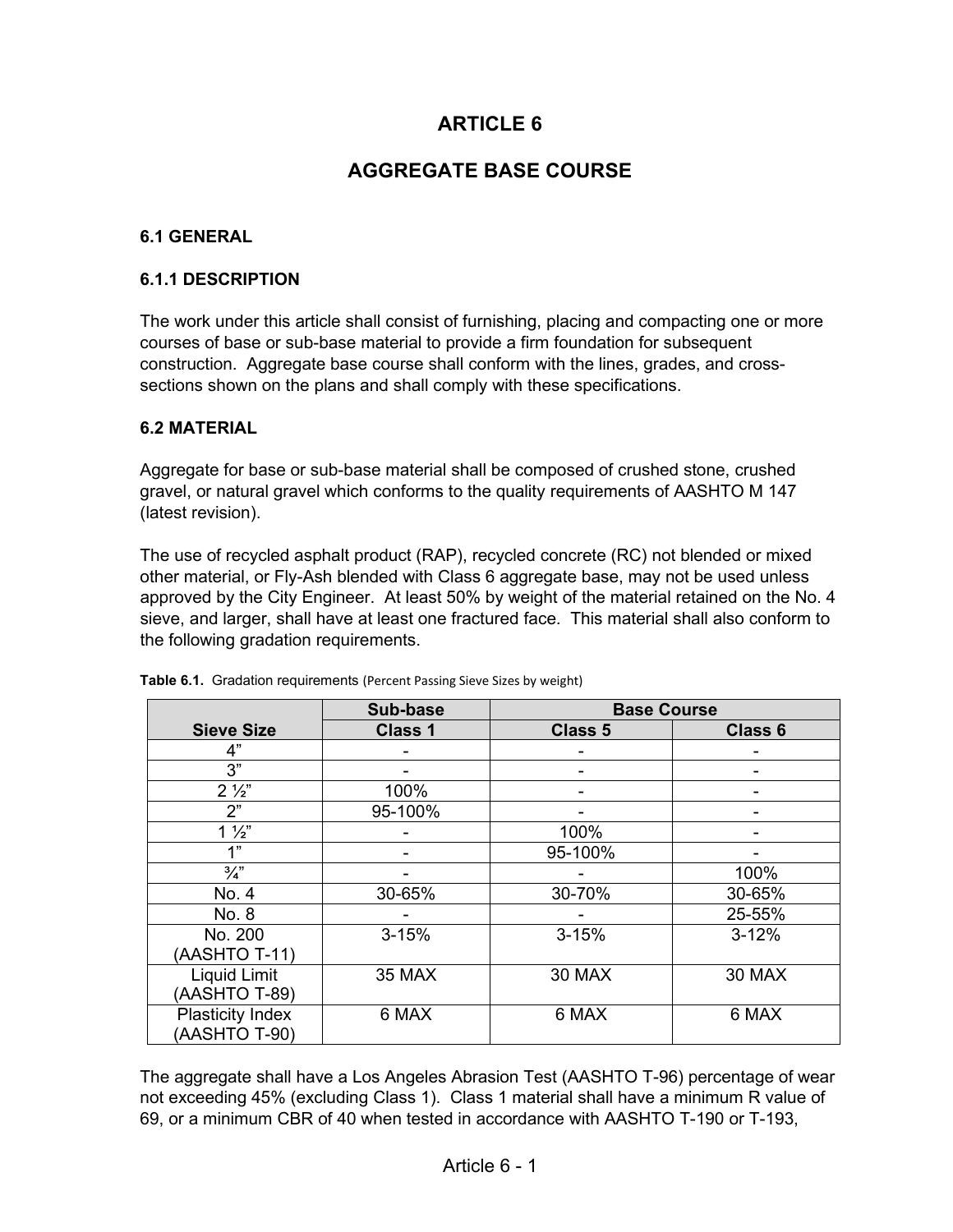respectively. Class 5 & 6 material shall have a minimum R value of 77, or a minimum CBR of 60.

## **6.3 CONSTRUCTION REQUIREMENTS**

## **6.3.1 SUBGRADE PREPARATION**

Care shall be exercised in the hauling and placing of base/subgrade course materials to avoid segregation of the coarse and fine aggregates and to avoid contamination of the base/subgrade course materials with undesirable materials. Any ruts, holes, defects or soft yielding areas which occur in the subgrade for any cause shall be corrected and compacted to required density and stability before an aggregate base course is placed. These repairs shall be made at the expense of the contractor. Subsequent base course layers shall be placed within 24 hours of the approval of the subgrade or moisture and density shall be reconfirmed at no cost.

## **6.3.2 PLACING AND MOISTURE CONDITIONING**

The aggregate shall be uniformly deposited on the approved subgrade by means of the hauling vehicle with or without spreading devices. Aggregate shall be distributed over the surface to the depth specified on the plans or as established by the City Engineer. The maximum loose lift thickness shall be no more than 8".

Care shall be exercised in the hauling and placing of the course materials to avoid segregation of the coarse and fine aggregates and to avoid contamination of the course materials with undesirable materials.

After base course materials have been deposited, the course shall be thoroughly blademixed to full depth of the layer by alternately blading the entire layer to the center and back to the edges of the road. It shall then be spread and finished to the required cross section by means of a self-propelled tired motor grader.

Water shall be applied prior to and during all blading and processing operations to moisten the material sufficiently to prevent segregation of the fine and coarse particles. Water shall be applied during the compaction in sufficient amounts to assist in compaction and prevent raveling.

The contractor shall be responsible for ensuring that their hauling operations do not cause excessive track out of dirt/mud onto paved streets adjacent to the work zone. All tracked out materials shall be promptly removed by the contractor at their sole expense. At a minimum sweeper operation shall be performed daily.

## **6.3.3 COMPACTION**

Compaction shall be immediately following the spreading operation. If the compacted depth of the course exceeds 6", the course shall be constructed in two or more layers of approximately equal thickness. The maximum compacted thickness of any one layer shall not exceed 6".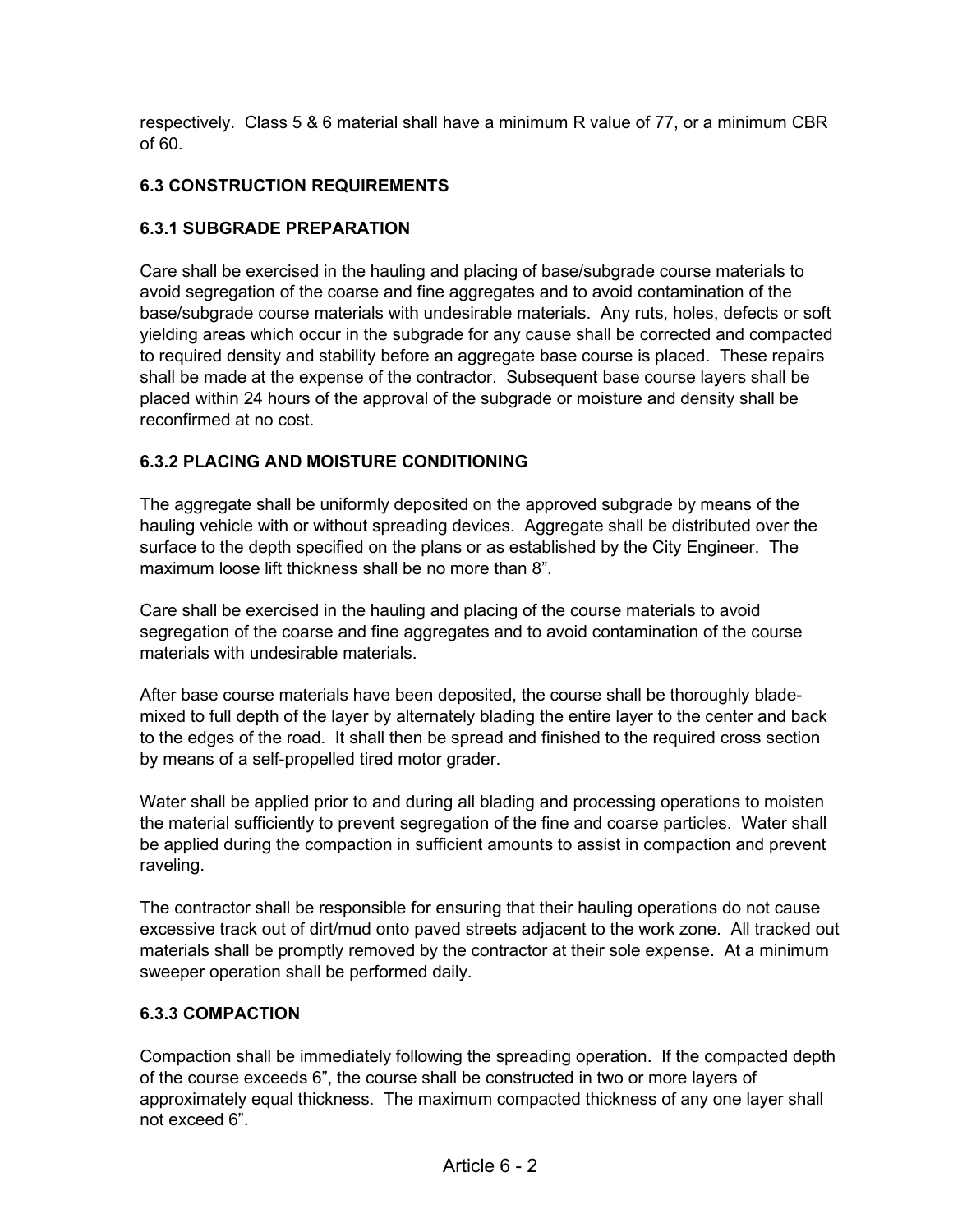Each layer shall be compacted to a density of not less than 95& of maximum density in accordance with AASHTO T-180. Field in-place density tests will be in accordance with Table 6.2. The finished surface of each layer shall have a uniform texture. Water shall be uniformly applied over the materials during compaction in the quantity necessary for compaction. Moisture conditions shall be within 1% of optimum moisture content. It is to be expected that a loss of density in the upper portions of the material may occur due to a lapse in time, elements, or other reasons. Moisture conditioning and recompact ion to the specified density will be required prior to placement of any subsequent layer and no additional compensation will be allowed for such work. Testing shall be completed within 24 hours of the placement of the next course. Base shall be retested if the next course is delayed beyond 24 hours or if exposed to precipitation.

## **6.3.4 PROOF ROLL**

Prior to placing any base material, the subgrade shall be proof rolled in accordance with ARTICLE 7 – EARTHWORK Section 7.3.15.1. Any unsuitable areas shall be corrected to the satisfaction of the City Engineer.

Prior to placing any pavement, the base shall be proof rolled. Any unsuitable areas shall be corrected to the satisfaction of the City Engineer with density testing provided by the contractor. Following placement of material, if environmental conditions warrant, the material shall be retested for moisture/density and proof rolling at the contractor's expense.

## **6.3.5 SURFACE AND THICKNESS TOLERANCES**

The surface of the prepared based course material shall be free from depressions exceeding 1/4″ in 10′ when measured with a straight edge. Spot checks should not vary more than 1/2″ up or down from the calculated elevation (plan grade). The surface of the base of sub-base course shall be smooth and true to the established crown, grade and thickness. Any areas not within these tolerances shall be reworked until compliance is achieved. The required compacted thickness shall be as specified on the construction drawings.

### **6.3.6 QUALITY CONTROL**

All samples and tests described herein shall be made in accordance with approved ASTM/AASHTO procedures. The owner/developer shall provide for all testing laboratory services in connection with tests verifying conformance of proposed materials with project requirements. The owner/developer shall also provide for testing laboratory services in connection with tests on materials after incorporation into the project.

Additional tests may be required at the direction of the Engineer. If additional tests are required, the financial burden will be borne by the contractor/developer if the testing results fail to meet minimum city specifications. If the testing results meet or exceed the City specifications the additional testing costs will be paid for by the requesting entity.

Prior to installation of base or sub-base course materials, the owner/developer shall provide the City Engineer with a copy of the R-value test results, gradation analysis, Atterberg Limits (Liquid Limit /Plasticity Index), and moisture/density curve for the proposed base or sub